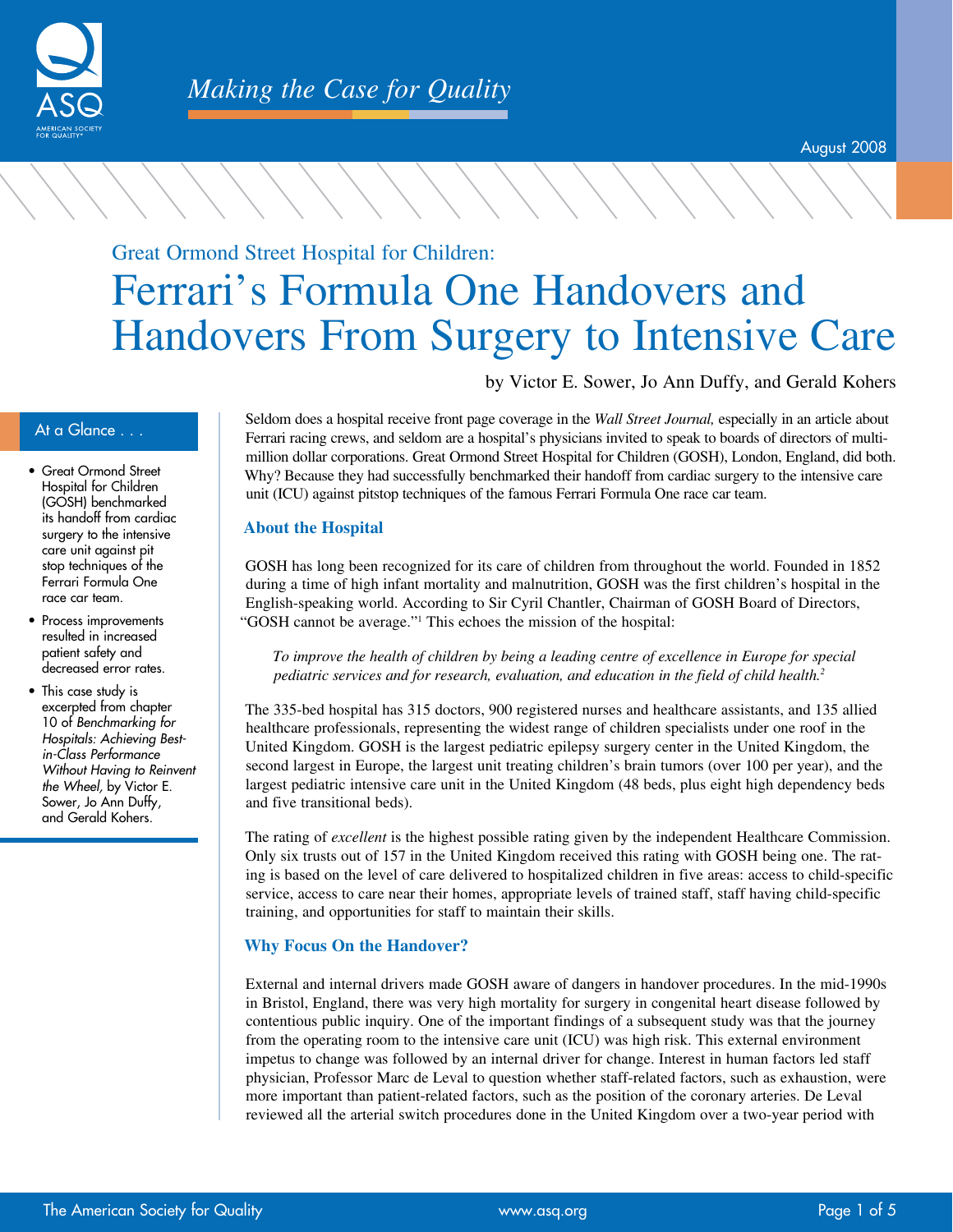a psychologist watching the operation. Once again, the journey from the operating room to the ICU was demonstrated to be a high risk factor. This knowledge created a heightened awareness of the danger. Staff came to accept that there was an element of danger associated with what they were doing so they were receptive to change.

# **Moving From the Operating Room To the ICU**

So many things can go wrong, and sometimes do, as the tiny vulnerable person is transferred from the surgery to intensive care. Moving the little body from one bed to another is only one part of the complex set of movements that must take place. Wires, equipment, people, and information move about in an intricate dance where a misstep can place the child in mortal danger. Within 15 minutes all the technology and support systems, including ventilation, two to four monitoring lines, multiple vasodilators, and inotropes, are transferred two times: going from operating theatre system to portable equipment to intensive care systems. Intimate knowledge of the patient gained during a procedure lasting up to eight hours must be transmitted from the surgical team to the intensive care unit team.

### **How Was the Benchmark Selected?**

In the GOSH case, there was no survey or directed search for a benchmark to guide changes in the changeover procedure. The proverbial light bulb went on as two tired doctors, Alan Goldman and Martin Elliott, sat down to relax after lengthy surgeries. Martin Elliott, MD, FRCS, Professor of Cardiothoracic Surgery, University College London, and Chairman of Cardiothoracic Services, recalls: "I'd done a transplant, then an arterial switch in the morning and we were both pretty knackered [exhausted]. The Formula One came on TV just as we were sitting down . . . at the end of surgery, and we just realized that the pit stop where they changed tyres and topped up the fuel was pretty well identical in concept to what we do in handover—so we phoned them up." The two doctors recognized the importance of teamwork in transforming the highly risky pit stop operation into one that was both safe and quick. They wondered: "If they can do it, why can't we?"

In Formula One motor racing, the pit stop team completes the complex task of changing tires and fueling the car in about seven seconds. The doctors saw this as analogous to the team effort of surgeons, anesthetist, and ICU staff to transfer the patient, equipment, and information safely and quickly from the operating room to ICU.

## **Initiating the Program**

The GOSH benchmarking effort was not driven from the top down nor can it be tied to an individual person or team. A number of individuals contributed to birthing this change initiative. Awareness of the need to look at human factors in cardiac surgery was initiated by de Leval. The idea that a pit stop was a good parallel to what happened in a handover can be attributed

to Goldman and Elliott, while the development of a more formal protocol was led by human factors expert Ken Catchpole, MD, Senior PostDoctoral Scientist, Nuffield Department of Surgery, John Radcliffe Hospital, Oxford, UK. What served to unite them was a common interest in reducing error and improving quality. Benchmarking to improve handoffs also fit well with the mission of the hospital. Moreover, it was supported by both the culture of the department and organizational structure of the hospital.

# **What Was Learned From Benchmarking?**

GOSH doctors visited and observed the pit crew handoff in Italy. While visiting the Formula One pit crew the GOSH doctors became interested in the way they addressed possible failure. The crew sat around a big table analyzing and reanalyzing, asking, "What could go wrong?" and "What are we going to do if it does go wrong?" and "How important is it if it goes wrong?" Everyone's ideas were given equal weight until the group ranked them using the failure modes and effect analysis (FMEA).

This anticipatory planning made the pit crew more prepared than the medical team whose strategy tended to be waiting until something went wrong to work out what they should have done. Observing the pit crew, the GOSH doctors noted the value of process mapping, process description, and trying to work out what people's tasks should be. They learned the keys to a successful pit stop:

- The routine in the pit stop is taken seriously
- What happens in the pit stop is predictable so problems can be anticipated and procedures can be standardized
- Crews practice those procedures until they can perform them perfectly
- Everyone knows their job, but one person is always in charge

Following the trip to Italy, the GOSH team videotaped the handover in the surgery unit and sent it to be reviewed by the Formula One team. The GOSH research team and observers from the Formula One team analyzed the film and noted a great difference in the process map (flowchart). The handover process of the pit crew was a very short process map compared to the hospital's process map.

The process in the hospital was much, much longer because the level of complexity of the medical process was much greater. From the analysis came a new 12-page handover protocol (a short version, showing the four main stages of the new protocol, is shown in Figure 1). A copy of the protocol was laminated and put by the bedside. If a staff member had not received training in the new process or if someone needed a quick refresher, the posted protocol could be read through in five minutes, leading to understanding of what needed to be done.

Other aspects of the Formula One training process noted by the GOSH researchers were the repetition of filming from different angles and the multiple rehearsals of the handover. These rehearsals ensured that each person knew their responsibilities down to the smallest details. The GOSH observers were struck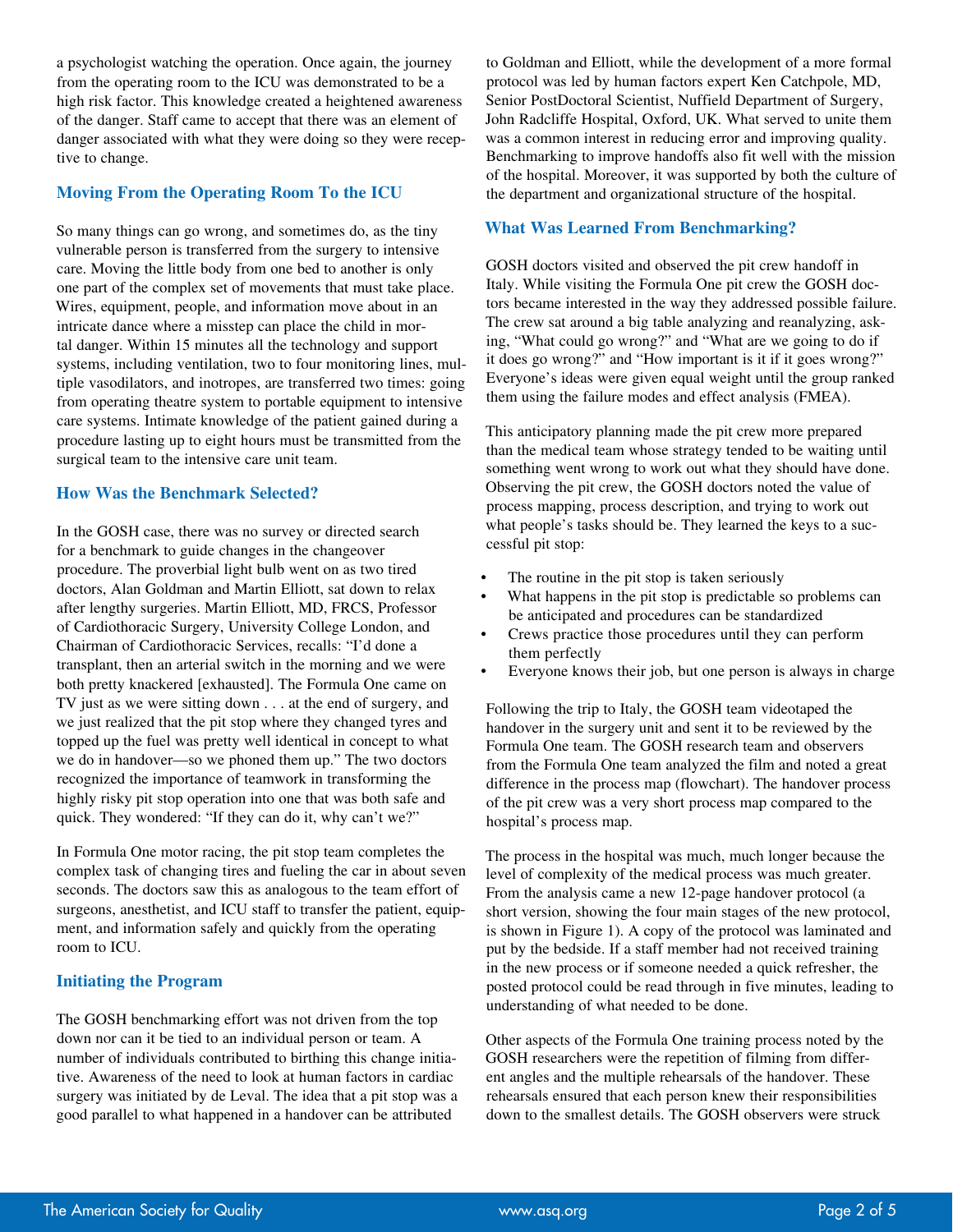# *Figure 1 Summary of the new handover protocol.<sup>3</sup>*

| Phase 0:<br>Pre-Handover                   | The Patient Transfer Form is completed by the anesthetist and<br>collected from theatres at least 30 minutes before the patient is<br>transferred to the ICU.                                                     |
|--------------------------------------------|-------------------------------------------------------------------------------------------------------------------------------------------------------------------------------------------------------------------|
|                                            | The receiving nurse ensures the bed space is set up according to<br>the monitoring, ventilation, and other requirements specified on the<br>Patient Transfer Form.                                                |
|                                            | The receiving doctor ensures that all appropriate paperwork is ready.                                                                                                                                             |
| Phase 1:<br>Equipment and<br>Technology    | On arrival the team transfers the patient ventilation, monitoring<br>and support from portable systems used during the transfer to the<br>ICU systems.                                                            |
| Handover                                   | Monitor<br>Ventilator                                                                                                                                                                                             |
|                                            | <b>ODA</b><br>Consultant<br>Anesthetist<br>Power                                                                                                                                                                  |
|                                            | Anesthetic<br>Registrar<br>Pump                                                                                                                                                                                   |
|                                            | CCC Reg/<br>Nurse<br>Drain<br>Pump                                                                                                                                                                                |
|                                            | <b>Nurse</b>                                                                                                                                                                                                      |
|                                            | Nurse<br>Urine<br>Surgeon                                                                                                                                                                                         |
|                                            | SAFETY CHECK: The anesthetist checks the equipment and that the<br>patient is appropriately ventilated and monitored and is stable. The<br>receiving nurse and doctor are identified and confirm their readiness. |
| Phase 2:<br><b>Information</b><br>Handover | The anesthetist, then the surgeon, speak alone and uninterrupted,<br>providing the relevant information about the case, using the<br>Information Transfer Aid Memoir.                                             |
|                                            | SAFETY CHECK: The receiving nurse and doctor should use the                                                                                                                                                       |

|                               | SAFETY CHECK: The receiving nurse and doctor should use the<br>Information Transfer Aid Memoir to check that all necessary<br>information has been obtained, and ask appropriate questions. |
|-------------------------------|---------------------------------------------------------------------------------------------------------------------------------------------------------------------------------------------|
| Phase 3:                      | The surgeon, anesthetist, and receiving team discuss the case as                                                                                                                            |
| <b>Discussion</b><br>and Plan | a group. The receiving doctor manages the discussions, identifies<br>anticipated problems, and anticipated recovery is discussed.                                                           |
|                               | The ICU Team now has responsibility for patient care and confirms the<br>plans for the patient.                                                                                             |

by not only how fast, but also how quiet and disciplined the pit crew was. Every crew member knew the role and responsibilities and kept out of the way of others as they fulfilled their roles. To help the medical team manage the same feat, a dance choreographer was involved to help the team position themselves to stay out of the way of others. They also learned to recognize the need for space around where they are standing. This meant that the movement around some of these events in handovers was modified. Working with the choreographer also introduced the discipline of quietness and calm. Professor Elliott noted that the handover team tended to talk a lot. After the new process was introduced the handover became one of the quietest activities in the hospital, especially during hand-off briefings.

While the main theme changes were more sophisticated procedures and better choreographed teamwork, another aspect of the Formula One handover process easily transferred to the hospital setting. The lollipop man is the one who waves the car in and coordinates the pit stop. He maintains overall situation

awareness during the pit stop. In the old hospital handover there was no one like the lollipop man so it was unclear who was in charge. Under the new handover process, the anesthetist was given overall responsibility for coordinating the team until it was transferred to the intensivist at the termination of the handover. These same two individuals were charged with the responsibility of periodically stepping back to look at the big picture and to make safety checks of the handover.

Ferrari caused the hospital to view its own practice from a completely different perspective. Ferrari didn't tell them exactly what needed to be changed or how to make the change. The hospital, however, was able to take what Ferrari did well and adapt it to fit their situation.

# **What Wasn't Transferable?**

Some aspects of the Formula One handover were not transferable to the medical handover process. When the consultant from Formula One went to GOSH and looked at the whole handover process, he said it would be best to engineer out parts and get new equipment. He noted the complex technical problems with the handover. In the operating room, the child is connected to a lot of equipment and statically powered through an AC cord with wires. There is a ventilator, which is a special anesthetic ventilator, on the operating table, which is very stable. Moreover, there is equipment to control the baby's temperature. So when the infant needs to be moved from the operating table, all this equipment must be disconnected and converted from AC to DC power. At that point there is no ventilator so the anesthetist must use a bag to blow the lungs up and down. The child is moved to a cold trolley, covered with a blanket, and wheeled down a corridor. Upon reaching the intensive care unit, everything has to be once again dismantled and remantled and reconnected to other monitors and a ventilator. The Formula One consultant asked, "Why don't you just have one thing that does both and has its own power supply and its own ventilator?" This was obviously what needed to be done, but it turned out not to be feasible since manufacturers were not interested in producing the needed equipment. They were not interested because the market is very small (only children) and hospitals would never be able to replace all its beds at the same time due to the exorbitant cost of the proposed new equipment. While the Formula One crew can count on using technology to improve their handover process, the hospital team could not; they had to rely more on human beings and less on state-of-the-art technology.

The lack of resources as well as inherent differences in the nature of the handover meant that the transferability of multiple rehearsals and exhaustive contingency planning was not possible.

Adequate time and money allowed motor car racing to have rehearsal after rehearsal after rehearsal. In healthcare those resources are scarce, so one of the things GOSH had to do was design a new process that was simple, easy to learn, and didn't need a lot of practice. The reason the motor car racing team can do everything in such a short period of time is that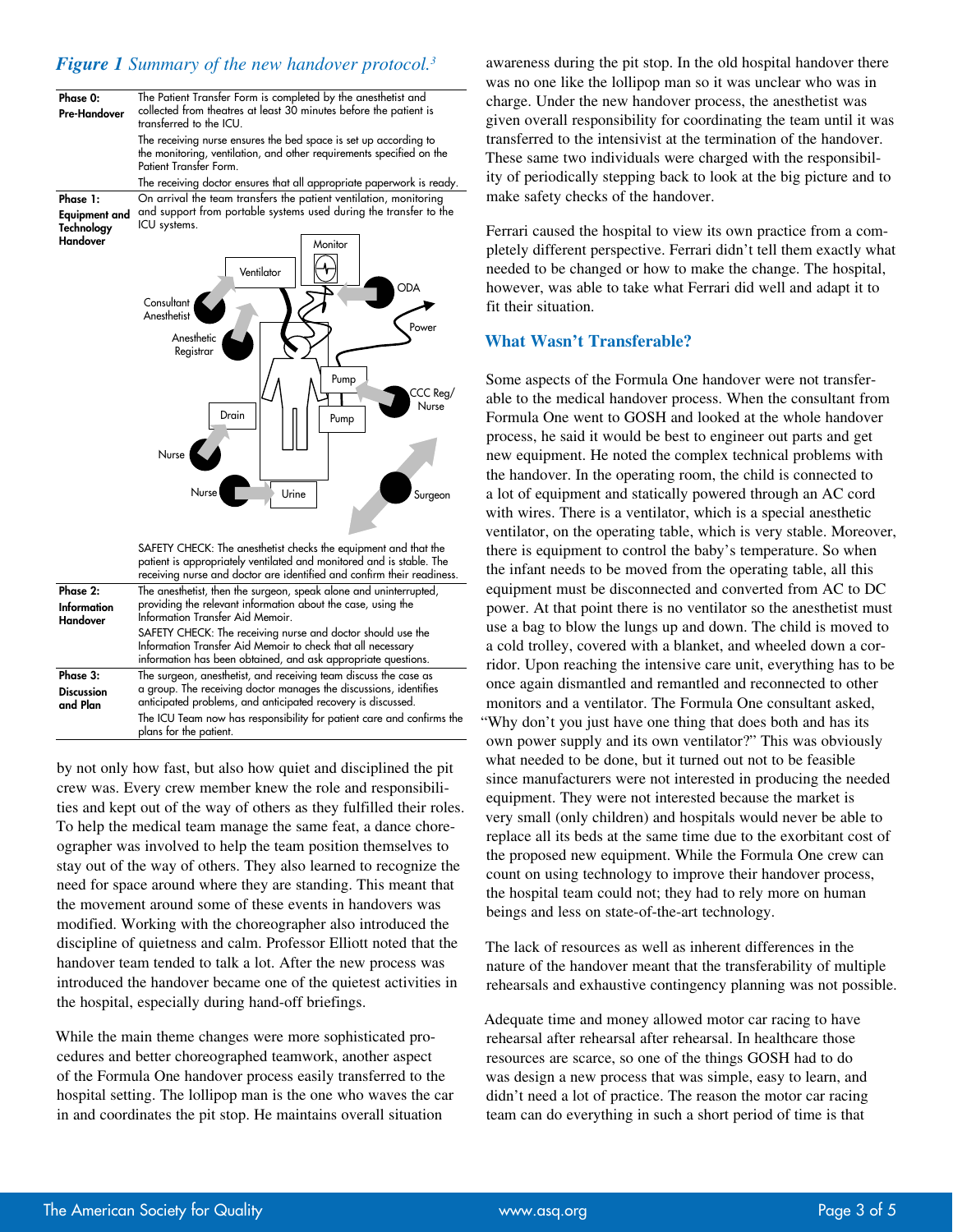everything is very carefully choreographed and each person is very well rehearsed in performing the small number of tasks assigned. They complete their work very accurately in precisely 6.9 seconds. The GOSH handover takes somewhere between 8 and 15 minutes because they are dealing with a living person, not a piece of machinery. While the Formula One team could identify all of the contingencies and practice how to deal with them, this was not possible for the GOSH team. There are too many permutations of what could go wrong for the healthcare team to practice every contingency. Although it was true the GOSH team could emulate Formula One's handover process in some aspects, they could not address all possible contingencies in their training program. The healthcare handover team had to be far more flexible than the motor car racing team because of the complexity of the surgical handoff. Benchmarking against the Formula One team pushed the hospital to anticipate problems rather than wait until something goes wrong to deal with it. The GOSH researchers tried to build into the process the importance of anticipating and being prepared to respond . . . even if they didn't know quite what would happen, even if they couldn't rehearse every little detail.

# **Gauging the Gains**

A number of broad categories were measured. Technical errors were monitored and scored. Information omissions were monitored and scored, as was the duration of the handover.

Team performance, leadership and teamwork, task management work space and equipment, and situational awareness were all observed and analyzed by psychologists. It is clear that gains have been achieved; for example, error rates have continued to go down. In order to see whether improvements are being sustained there are plans to repeat the study.

The real gain for patients was safety. Results showed that the new handover procedure had broken the link between technical and informational errors.

Before the new protocol was introduced, patients who had experienced less than perfect equipment had a higher rate of information omissions in the briefing. With the new protocol, just because someone made a mistake with the equipment didn't make it any more likely that somebody was going to forget to relay an important piece of information to the ICU team.

Before the new handover protocol, approximately 30 percent of the patient errors occurred in both equipment and information; afterward, only 10 percent of the patient errors occurred in both areas. Even though it was not perfect, the hospital did improve. Separating the time when the equipment was changed and the information was exchanged into different stages in the protocol severed the link between errors in equipment handling and briefings.

Dr. Catchpole found the hospital's reaction to the success of the benchmarking effort interesting. People did not react to the improvement in handover by saying, "This is great, we don't

need to do anything more." What they did say was, "This is great, but we can do even better."

# **Future Challenges**

The real problem facing the GOSH cardiac unit in the future is keeping the new handover process in place. The European Working Time Directive and normal staff turnover means new members are added to the team over time. Some of them are inexperienced and need training. Even the more experienced ones who come to GOSH from other hospitals need retraining because handoffs are done differently in the cardiac unit at GOSH. Training is always time consuming and therein lies the challenge. Another type of challenge is replicating the handover in other areas of the hospital. There are more hand-offs now because of changing working hours, changing staff rotation systems, and less-experienced junior staff due to shorter working hours.

According to Professor Elliott, there is an ongoing challenge to "review our practice and see if we can do it any better and institute new handoff procedures whenever we need them. . . . We will continue to monitor error. Our aim is to have error at zero, or as close to zero as possible in every area we are capable of measuring it." He continued, "You know how close we are already? Miles away. You never get to zero, but just having it as an aspiration keeps it immersed in the culture."

# **References**

- 1. Annual Report 2005/2006, Chairman's Foreword, www.gosh. nhs.uk
- 2. www.ich.ucl.ac.uk/patients\_fam/ppweb/didyouknow/index. html
- 3. Catchpole, K., M. De Leval, A. McEwan, N. J. Pigott, M. J. Elliott, A. McQuillan, C. MacDonald, and A. J. Goldman. 2007. Patient Handover from Surgery to Intensive Care: Using Formula 1 Pit-Stop and Aviation Models to Improve Safety and Quality. *Pediatric Anesthesia*, 17(5), 470–478.

# *For More Information*

- This case study is excerpted from chapter 10 of *Benchmarking for Hospitals: Achieving Best-in-Class Performance Without Having to Reinvent the Wheel*, by Victor E. Sower, Jo Ann Duffy, and Gerald Kohers.
- Included in the book are additional details on organizational support, obstacles faced, and results at GOSH, plus four more benchmarking case studies.
- The excerpted version offered here is provided for readers of ASQ's *Healthcare Update.*
- To subscribe, visit www.asq.org/healthcare/update\_info.html.

# *About the Authors*

**Victor E. Sower** (Ph.D., University of North Texas) is professor of operations management at Sam Houston State University. He